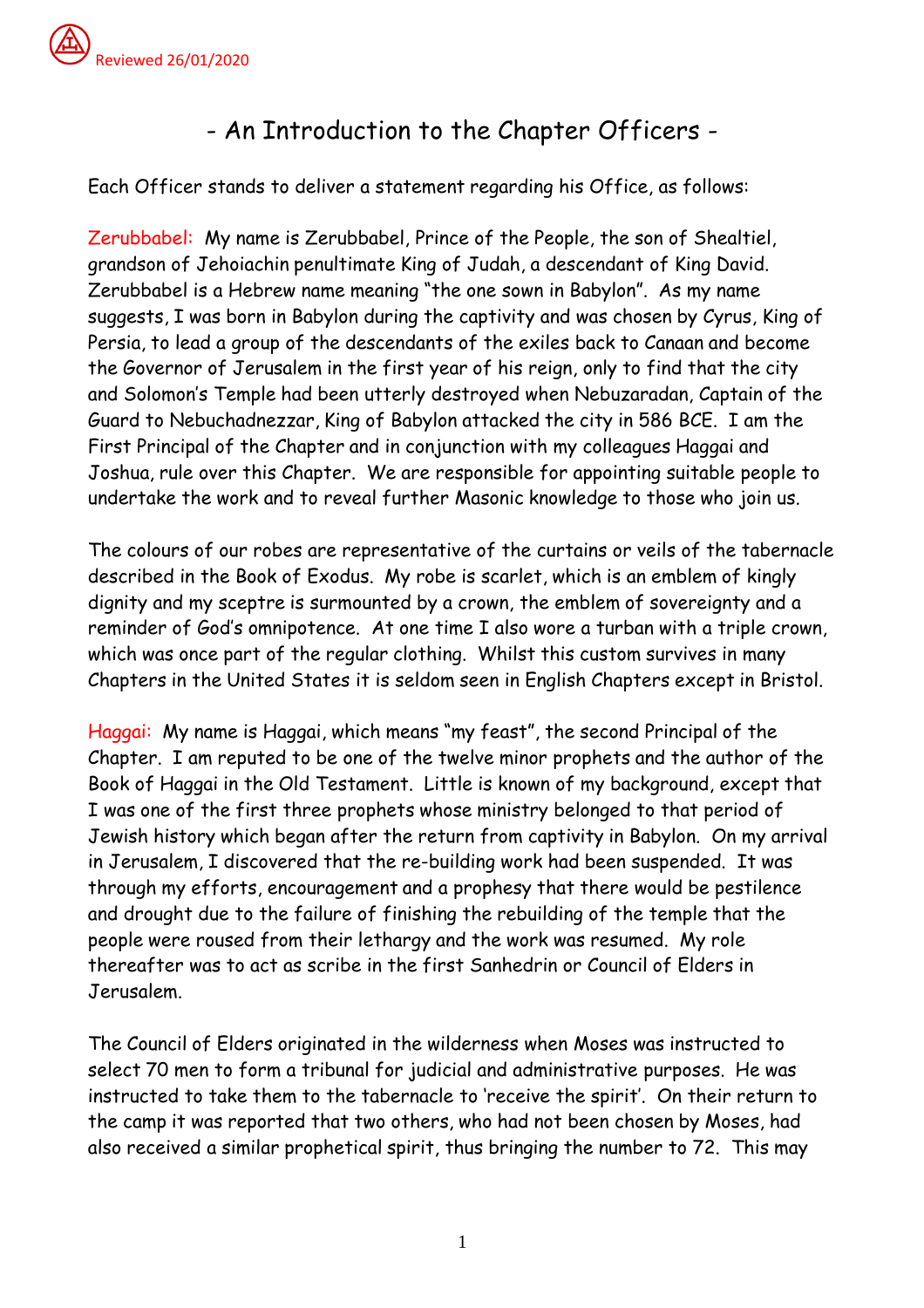well account for the use of the number 72 in the ritual and not 6 from each tribe which is the popular attribution.

The colour of my robe is purple, which is an emblem of union and is a reminder that the harmony of the Chapter should be my constant care. The emblem on my sceptre is the 'all seeing eye', emblematical of the Great Overseer of the universe who's eye neither slumbers or sleeps and serves as a reminder of God's omnipresence. I also, at one time, wore a plain single crown, which formed part of the regalia worn by the second principal.

Joshua: My name is Joshua, son of Josedech. My name means 'a saviour'. It was I and not my father who was chosen as the first High Priest of Israel. I presided at the time of the building of the second temple and the Third of the Three Principals who rule the Chapter. The colour of my robe is blue, one of the most beautiful and durable in nature and is representative of universal brotherhood and benevolence.

In the early days, before the Union of the two Grand Chapters in 1817 I used to wear a breastplate called the 'breastplate of righteousness'. It is described in great detail in the Book of Exodus. It was worn by the High Priest over the Ephod – a garment like a tabard, woven out of gold, blue, purple and scarlet threads. The breastplate had 12 precious stones engraved with the names of the 12 tribes of Israel, mounted in gold settings upon it. In Hebrew times the breastplate would have had a pouch or pocket which contained the Urim and Thummim. These stones were used as a kind of divine mediator, used by the High Priest to reveal the future. In early times I also wore the Mitre of the High Priest, whilst this is no longer worn by Joshua in most Chapters, a miniature of the Mitre is mounted on my sceptre to remind you of the dignity of the office. On it are, or should be engraved the Hebrew characters – Kodes lo Adoni, translated as 'Holiness to the Lord', the motto of the Grand Lodge of the Ancients and the password of the Crimson Veil, once part of the ceremony of Passing the Veils which, at one time, preceded the ceremony of exaltation.

Scribe Ezra: I am Ezra the Priest and Scribe who succeeded Joshua as High Priest and became a leading figure in the revival of Judaism in the land of Israel. I was the leader of the second group of descendents of the exiles from Babylon who arrived in Jerusalem some 23 years after the first exile had returned. It was I who was responsible for the religious revival of the people. I also formed the Men of the Great Assembly, one hundred and twenty leaders from every Jewish community in the world and reinforced Jewish law.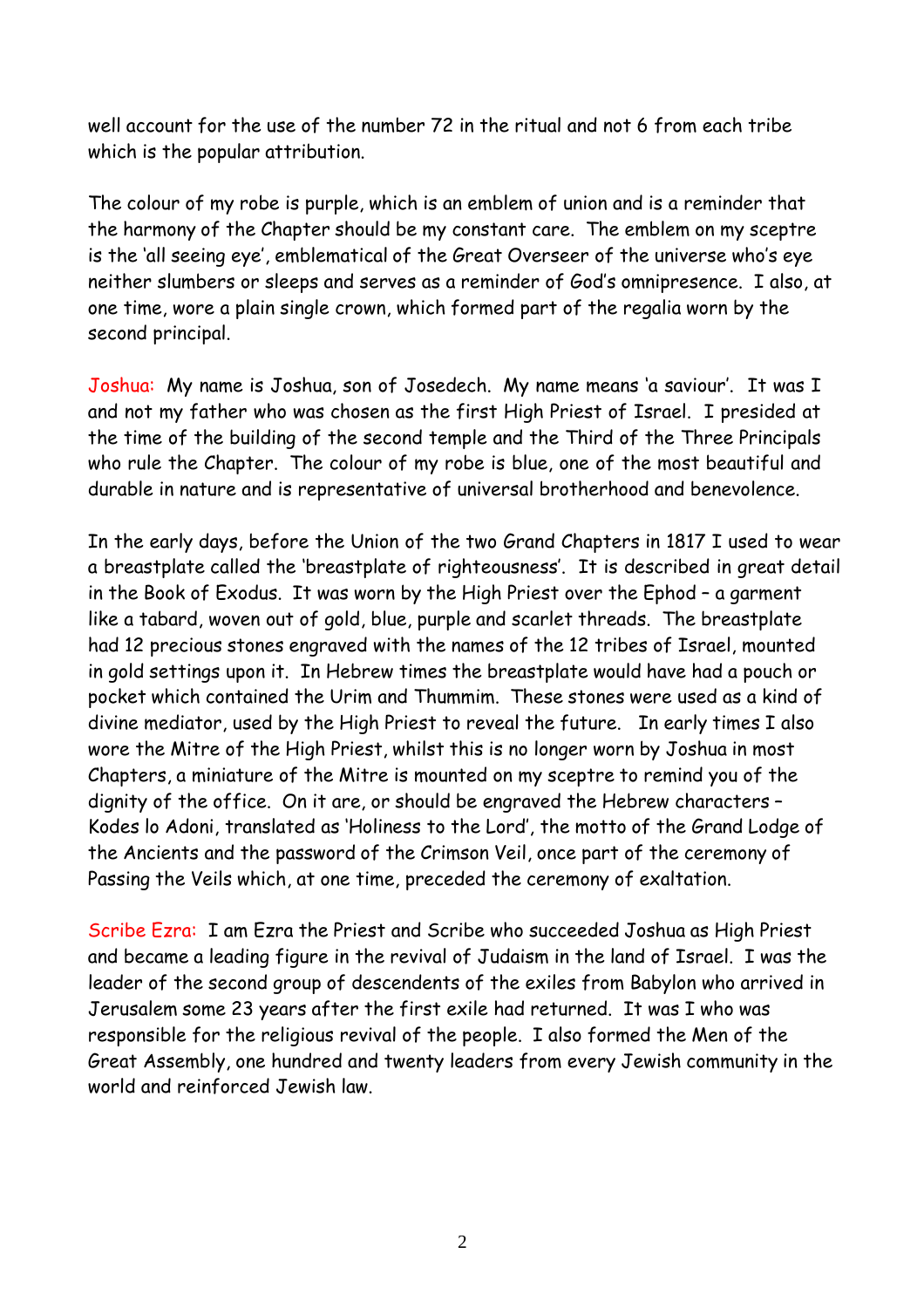The book of Ezra records the rebuilding of the temple, which is reported in detail and is also featured in the books of Haggai and Zechariah. Since this story is central to the Royal Arch, you may wish to consult it.

My duty in the Chapter is that of Scribe, producing the minutes of our meetings etc similar in all respects to the duties of the Secretary of a Craft Lodge. I wear a white surplice, the dress of a preacher or teacher. It represents what was once the white curtain found at the end of the ceremony of the Veils and which separated the candidate from the Holy of Holies in which the three Principals were seated.

Scribe Nehemiah: Nehemiah was a 5<sup>th</sup> Century BC Jewish leader. I held a position of honour in the court of the Persian King – Artaxerxes the  $1^\mathrm{st}$ . I became Artaxerxes Cup Bearer or Prime Minister and was appointed by the King as governor of Judea, with authorisation to rebuild the city of Jerusalem so that the people would be safe from the attacks from those who resented their return, a task of which it is said, was completed in an astounding 52 days. I also provided authentic leadership for Ezra's work. The rebuilding of the city and the reforms made during my administration are recounted in the book which bears my name. I also wear the white surplice of a teacher, my duties are to conduct the candidate on his entrance into the Chapter, assist Scribe Ezra to equip the men who were engaged to prepare the work in clearing the ground and, after their discovery, to prepare them for investiture.

Principal Sojourner: We three are Sojourners or Journeyman who arrive in Jerusalem as strangers with every intention of moving on in due course but on learning that the temple had been destroyed we offered our services in rebuilding the same and were given the task of clearing the ground for the foundations of the new building which proved pivotal in rediscovering the long lost secrets, offering the message that those employed on the lowly tasks may attain the highest honours through zeal and industry. We also wear white surplices and are normally seated in the West of the Chapter.

First Assistant Sojourner: The surplices or vestments of white linen worn by the Sojourners date back to at least 1778, when their use was first authorised by the first Grand Chapter. The Scribes surplices were probably adopted about the same period or even later and are developed from the alb, a linen vestment worn by priests of the Christian church since the third century and originate from Greek and Latin days. They are said to be 'emblematical of the renewal of man in justice and in the holiness of truth'.

Second Assistant Sojourner: It was during our labours that we made what we considered to be a most important discovery – The long lost volume of the sacred law and the word that was lost with the untimely death of Hiram Abif. We should not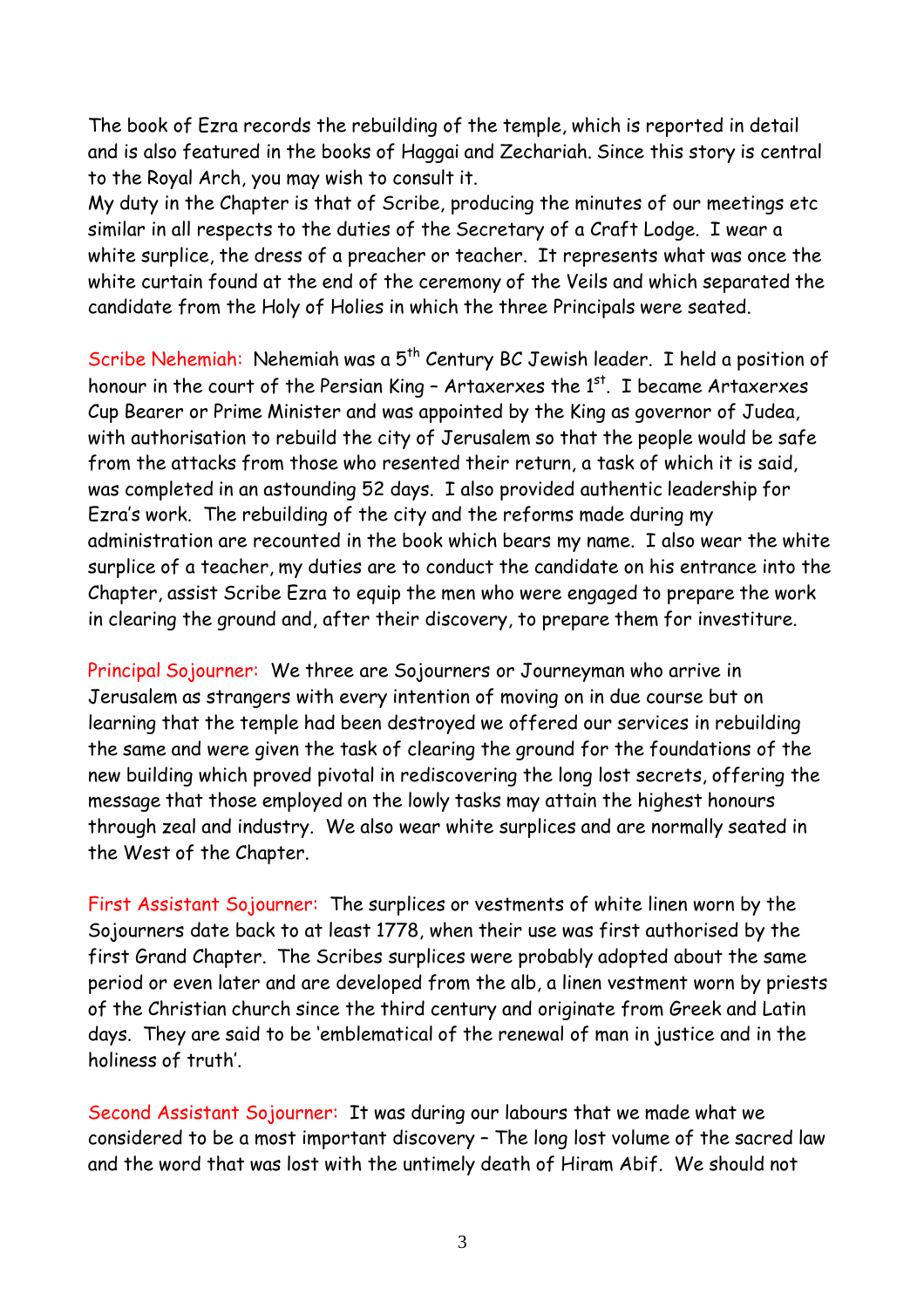take the ritual too literally, as it is based more on legend than on fact. One thing is certain, not even in the darkest days of the Israelites was the name of GOD lost. But they had fallen into idolatry and had largely ceased to worship him. That word which was found signified a return to their belief in GOD and a realisation that JEHOVAH was not just the God of Israel; he was the God of all nations. It was a discovery that became woven into our Royal Arch legend, a legend that is meant to point the way and strengthen our belief in the True and Living God Most High.

(Three Companions all stand) Companion 1: We are members of the Chapter, referred to as Companions of the Order. We are all wearing the regalia of a Companion of the Order, which comprises of a white lambskin Apron with a triangular overlap, around which is an indented border of crimson and purple (or dark blue). In the centre of the flap is a triangle of white silk with a gilt border and within the triangle, the emblem, of three taus, known as the triple tau united, in gilt embroidery. Below the flap are two tassels of gold or metal gilt suspended from white ribbons. When we eventually become Installed Principals, the white silk behind the triple tau and the white tassels on our aprons are changed to crimson. When we have occupied the three chairs we should, in time, become Provincial Grand Officers when the colours behind the triple tau and ribbons are changed from crimson to dark blue.

Companion 2: We also wear the crimson and purple indented sash or ribbon of the Order. The wearing of the sash over which shoulder in the Royal Arch has often caused and still causes much controversy and speculation. Worn over the right shoulder it could be said to be representative of a sword belt, but worn over the left shoulder it becomes a decorative badge of honour such as would be worn by a court official or a stole of the church priest and deacon which, right back to ancient days, was worn over the left shoulder, "in its mystical signification, represented the Yoke of Christ". However, whilst the sash in Royal Arch is worn over the left shoulder, there is ample evidence that, in the early days, it was worn over the right shoulder. The Charter of Compact of 1766 says every Companion shall wear the indented Ribbon or Sash of this Order, but doesn't indicate over which shoulder it should be worn. However, the Grand Chapter Regulations of 1778 do inform us that the "Ribbon is to be worn over the left shoulder" and there it has remained to this day.

A Royal Arch MS of about 1795 says that we wear the Ribbon "as Badges of Honour and Ensigns of our Order", which is at variance with the sword belt idea. It is also worth bearing in mind that from time immemorial it has been understood that English Masons should assemble without carrying any offensive or defensive weapon (remember your initiation). Up to 1813 notices for the Grand Festival invariably contained a reminder that "Brethren appear unarmed". J Heron Leper a former Librarian and Curator of the United Grand Lodge said that the sword and trowel are